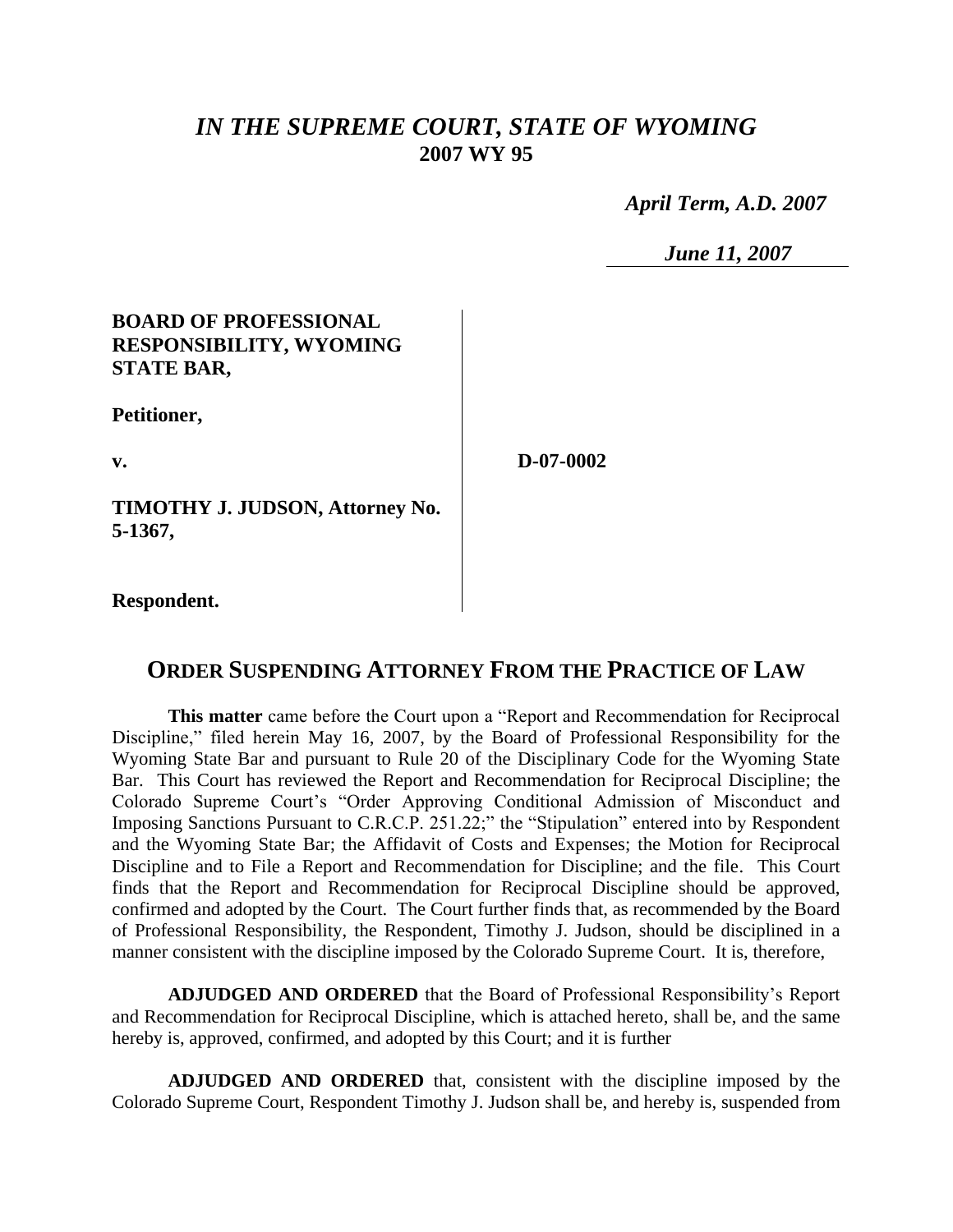the practice of law in the State of Wyoming for a period of one year and one day, with six months already served. The remaining six months shall be, and hereby are, stayed upon the successful completion of the three-year period of probation referenced in the Colorado Supreme Court's "Order Approving Conditional Admission of Misconduct and Imposing Sanctions Pursuant to C.R.C.P. 251.22." This suspension will be served at the same time as the suspension imposed by the Colorado Supreme Court, meaning the suspension is and was effective August 11, 2006; and it is further

**ORDERED** that, pursuant to Rule 26 of the Disciplinary Code for the Wyoming State Bar, Timothy J. Judson shall reimburse the Wyoming State Bar the amount of \$87.87, representing the costs incurred in handling this matter, as well as pay an administrative fee of \$500.00. Mr. Judson shall pay the total amount of \$587.87 to the Clerk of the Board of Professional Responsibility, on or before January 1, 2008; and it is further

**ORDERED** that, pursuant to Rule 4(c) of the Disciplinary Code for the Wyoming State Bar, this Order Suspending Attorney from the Practice of Law shall be published in the Wyoming Reporter and the Pacific Reporter. The "Report and Recommendation for Reciprocal Discipline" and the Colorado Supreme Court's "Order Approving Conditional Admission of Misconduct and Imposing Sanctions Pursuant to C.R.C.P. 251.22" shall also be published as attachments to this order; and it is further

**ORDERED** that the Clerk of this Court shall docket this Order Suspending Attorney from the Practice of Law, along with the attachments noted in the preceding paragraph, as a matter coming regularly before this Court as a public record; and it is further

**ORDERED** that the Clerk of this Court transmit a copy of this Order Suspending Attorney from the Practice of Law to the members of the Board of Professional Responsibility, and the clerks of the appropriate courts of the State of Wyoming.

**DATED** this day of June, 2007.

#### **BY THE COURT:\***

#### **BARTON R. VOIGT Chief Justice**

**\***Justice Hill and Justice Burke would have denied the recommendation.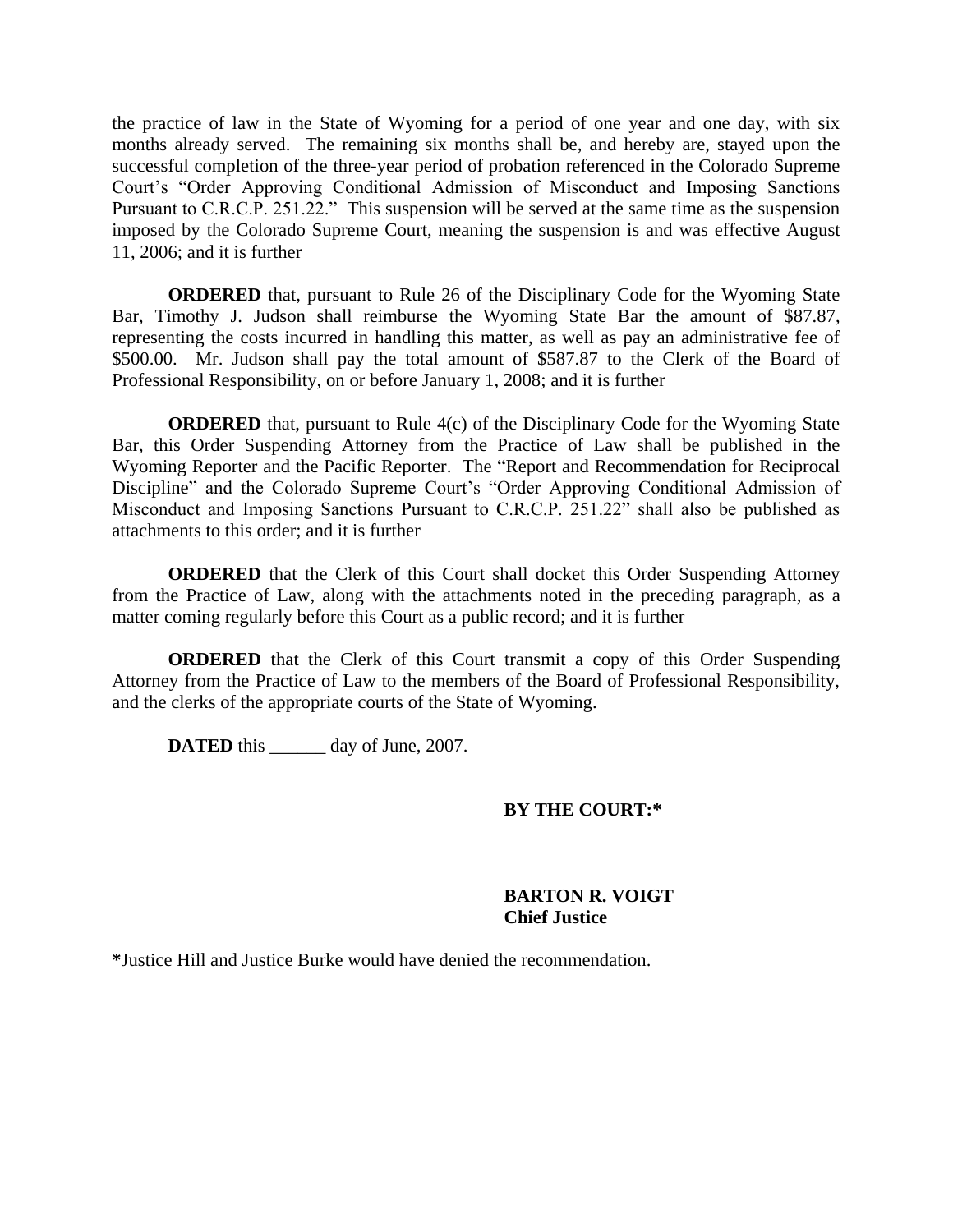## **BEFORE THE BOARD OF PROFESSIONAL RESPONSIBILITY WYOMING STATE BAR STATE OF WYOMING**

*In the matter of ) TIMOTHY J. JUDSON, ) WSB Attorney No. 5-1367, ) Docket No. 2006-14*

*Respondent )*

**REPORT AND RECOMMENDATION FOR RECIPROCAL DISCIPLINE**

*)*

The Board of Professional Responsibility makes the following report and recommendation for reciprocal discipline pursuant to Section 20, with its findings of fact, conclusions of law, and recommendation to the Supreme Court of Wyoming:

## *FINDINGS OF FACT*

1. Timothy J. Judson is currently a member of the Wyoming State Bar on active status and has been since 1974.

2. On July 12, 2006, the Supreme Court of the State of Colorado entered its "Order Approving Conditional Admission of Misconduct and Imposing Sanctions Pursuant to C.R.C.P. 251.22", which order suspended Timothy J. Judson from the practice of law in the state of Colorado for a period of one year and one day, with six-months served and the remaining six-months stayed upon the successful completion of a three-year period of probation with conditions. A copy of such Order is attached hereto.

3. Mr. Judson has not appealed or otherwise challenged the Order described in paragraph two above and is currently complying with the terms of that order.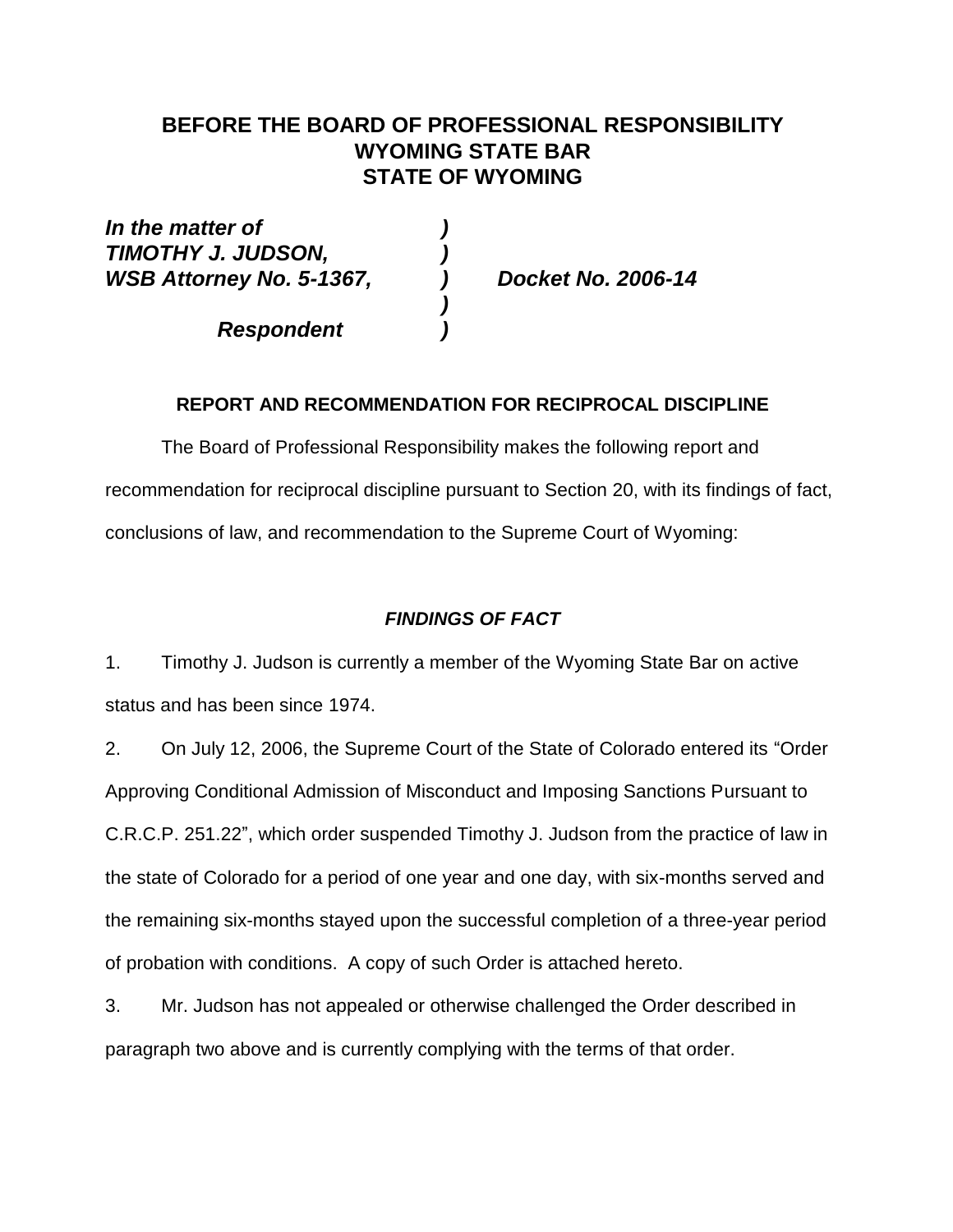4. At the time of the entry of the Order referred to in paragraph two above, Mr. Judson was a resident of the State of Colorado and practiced law in Colorado.

5. On August 17, 2006, Bar Counsel filed a "Recommendation for Reciprocal Discipline" In the Matter of Timothy J. Judson, WSB Attorney no. 5-1367, Respondent Docket No. 2006-14 Before the Board of Professional Responsibility, Wyoming State Bar, State of Wyoming, recommending pursuant to Rule 20(a) of the Disciplinary Code, that the Board of Professional Responsibility impose the same disciplinary sanction on Timothy J. Judson as imposed by the Supreme Court of Colorado in its "Order Approving Conditional Admission of Misconduct and Imposing Sanctions Pursuant to C.R.C.P. 251.22."

6. On September 7, 2006, The Board of Professional Responsibility entered its "Order to Show Cause" why the Board of Professional Responsibility should not adopt the recommendation of Bar Counsel. By agreement between Bar Counsel and Respondent, the time for response to that Order was extended until January 12, 2007, at which time Respondent filed his "Response to Order to Show Cause" with the Board of Professional Responsibility.

7. Pursuant to Rule 16(c), Disciplinary Code of the Wyoming State Bar, the parties stipulate that the recommendation of Bar Counsel to the imposition of the same discipline imposed by the Colorado Supreme Court is appropriate public discipline as required by Rule 20, Disciplinary Rules of the Wyoming.

8. Respondent is not now practicing law in Wyoming or any other state.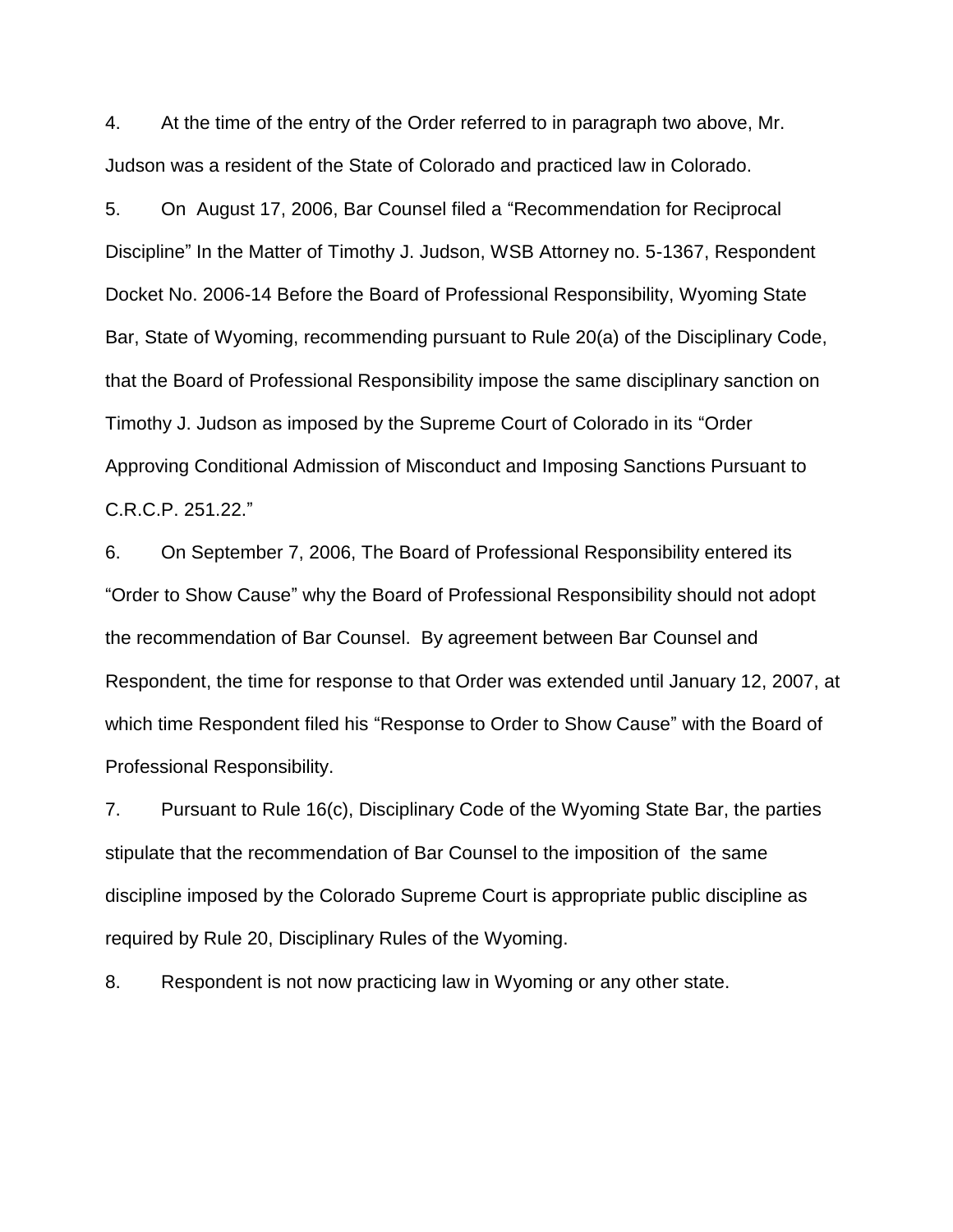### *CONCLUSIONS OF LAW*

9. Pursuant to the Stipulation between Bar Counsel and Respondent, through his counsel, and Disciplinary Code Section 20, it is appropriate to recommend to the Wyoming Supreme Court that reciprocal discipline be ordered in this case.

### *RECOMMENDATION TO THE SUPREME COURT OF WYOMING*

- 10. It is hereby recommended that this Court:
	- a. suspend Timothy J. Judson from the practice of law in the state of Wyoming for a period of one year and one day, with six-months served and the remaining six-months stayed upon the successful completion of a three-year period of probation with conditions. This suspension will be served at the same time as the Colorado Order which was effective 11 August 2006.
	- b. Require Respondent to reimburse the Wyoming State Bar for the costs of handling this matter in the amount of \$200.00 and pay the administrative fee of \$500.00 no later than 1 January 2008.

This decision is unanimously made by a quorum of the Board of Professional Responsibility. It is therefore so recommended May 15, 2007.

> /s/ Joe M. Teig Joe M. Teig Chair, Board of Professional **Responsibility**

cc: Rebecca A. Lewis, Bar Counsel Terry W. Mackey, Attorney for Timothy J. Judson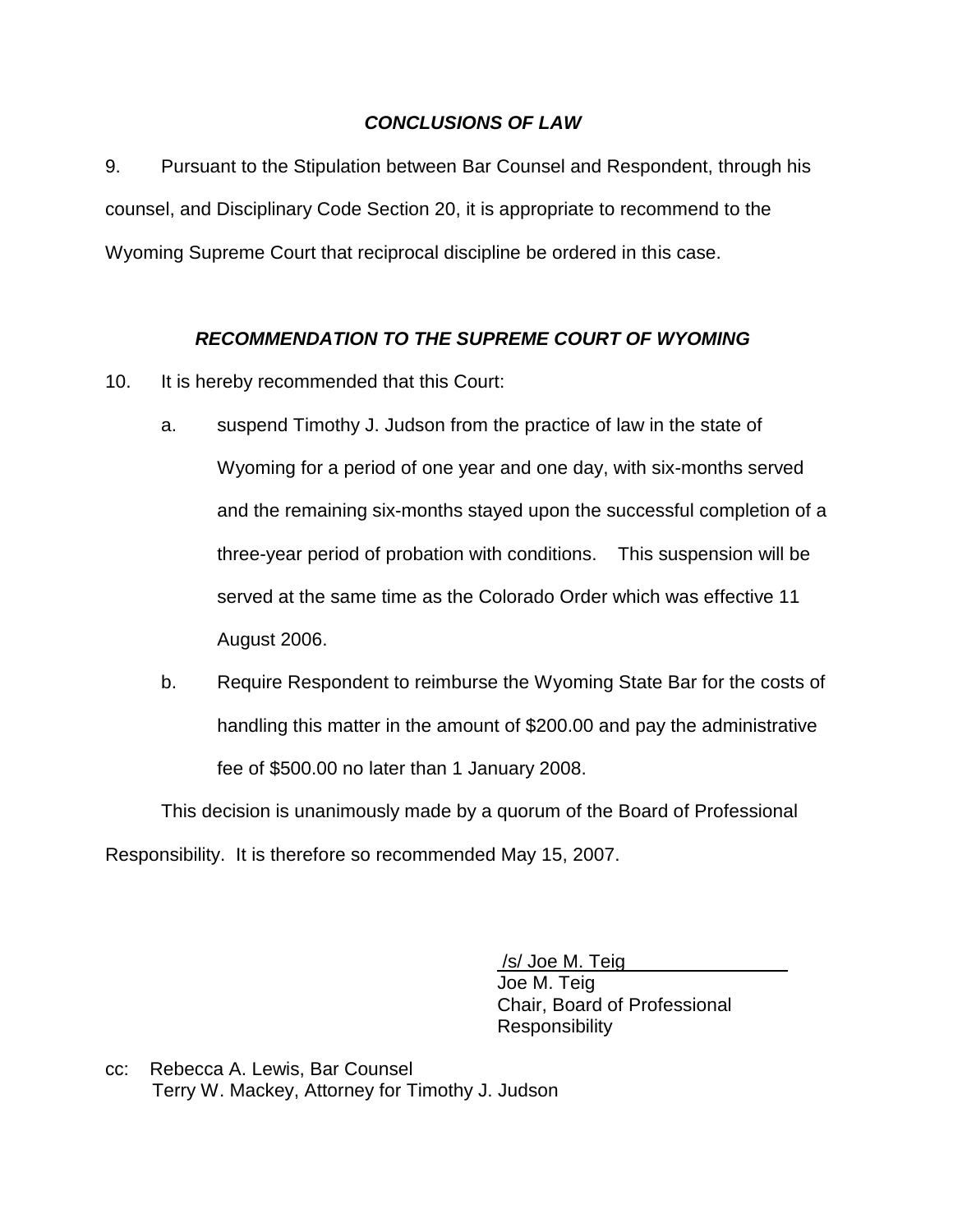| SUPREME COURT, STATE OF COLORADO                                                                                                           | <b>JUL 12 2006</b>       |
|--------------------------------------------------------------------------------------------------------------------------------------------|--------------------------|
| ORIGINAL PROCEEDING IN DISCIPLINE BEFORE<br>THE OFFICE OF THE PRESIDING DISCIPLINARY JUDGE<br>1560 BROADWAY, SUITE 675<br>DENVER, CO 80202 |                          |
| Complainant:<br>THE PEOPLE OF THE STATE OF COLORADO.                                                                                       | Case Number:<br>06PDJ017 |
| Respondent:<br>TIMOTHY J. JUDSON.                                                                                                          |                          |

On May 19, 2006, Lisa E. Frankel, Office of Attorney Regulation Counsel ("the People"), Timothy J. Judson ("Respondent"), and Craig L. Truman, counsel for Respondent, submitted a Stipulation, Agreement and Affidavit Containing the Respondent's Conditional Admission of Misconduct<br>("Stipulation") for consideration by the Presiding Disciplinary Judge ("PDJ") pursuant to C.R.C.P. 251.22. In this Stipulation, the Parties waive their right to a hearing under C.R.C.P. 251.22(c). However, the PDJ held a Status Conference in order to make further inquiries of the parties before accepting or rejecting the Stipulation.

The PDJ considered the case file, the Stipulation, the statements of the parties at the Status Conference, and supplemental materials provided by Respondent, and now ORDERS the following:

- The PDJ accepts and approves the Stipulation.  $1.$
- TIMOTHY J. JUDSON, Attorney Registration No. 17550, is  $2.$ SUSPENDED from the practice of law for a period of one-year and one-day, with six-months SERVED and the remaining six-months and one-day STAYED upon the successful completion of a three-year period of probation, with conditions.
	- For a period of three years from the effective date of this Order,  $A_{-}$ Respondent shall not engage in any conduct which results in any of the following:
		- The imposition of any form of discipline as provided in  $(1)$ C.R.C.P. 251.6 or 251.7; or
		- An order of immediate suspension as provided in C.R.C.P.  $(2)$ 251.8, 251.8.5, or 251.8.6.